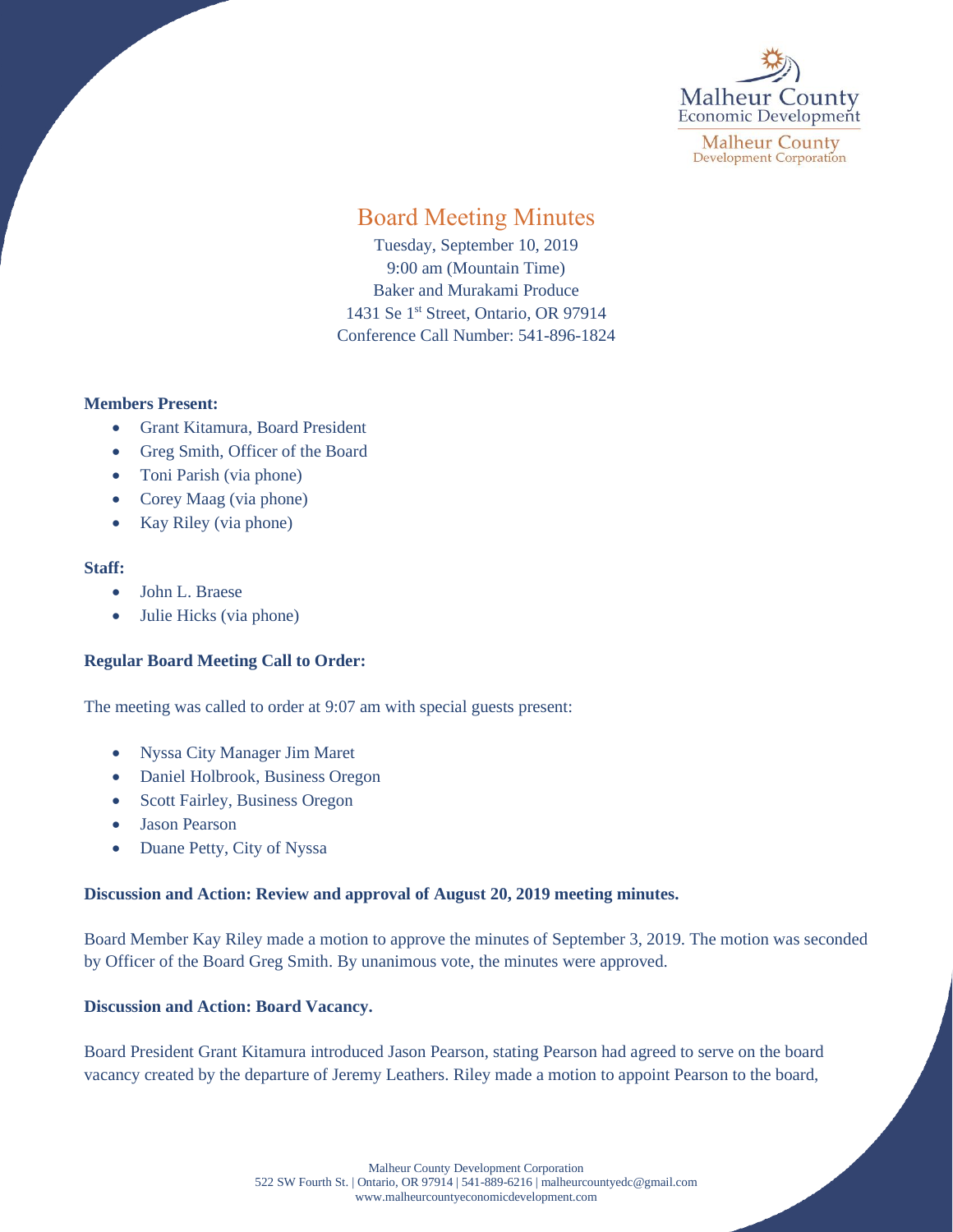pending approval by the Malheur County Court. The motion was seconded by Board Member Corey Maag. By unanimous vote, Pearson was approved.

## **Discussion and Action: Update**

Kitamura handed the meeting over to Smith to discuss updates on the project.

Smith informed the board a flow chart would be distributed during the next meeting. This chart shows activities needed for the reload center. A priority is an appraisal of the property. Smith requested Board Member Toni Parish to supply additional names of appraisers as the current listings are unavailable.

Daniel Holbrook spoke to the board of a state funding opportunity using the Regional Significant Industrial Site program. Smith followed Holbrook stating this was an opportunity to inject capital into the project.

Smith stated the Oregon Transportation Commission meets next week. During this meeting. Smith anticipates contract approval and release of funds to begin civil engineering, 30 percent design for rail, Idaho Power and Cascade Gas design, and negotiations with Americold.

Smith said there are numerous fronts working at the same time currently. These include:

- Board management and payments to contractors
- ODOT and Tioga questions answered promptly
- Purchase of real estate
- Financing
- Rail service design
- Civil engineering
- Americold negotiations
- BUILD grant
- Crop management
- Public outreach-the need to speak before city councils, professional groups, and others.

Smith advised the purchase of the entire property in question will require county approval.

Maag questioned the time frame of state resources. In reply, Smith said the intake application would be forwarded to Business Oregon by the end of the week. Smith also said he would take the lead in keeping owner Jim Farmer informed of process. Maag also questioned the extensions on the property contract. Smith said the property needed to close by December 31, 2019.

A planned executive session was cancelled.

Kitamura said the board had discussed moving the time of the meeting to 10 a.m. A consensus was discussed and agreed upon to move the meeting time to 10 a.m. effective the September 17, 2019 date.